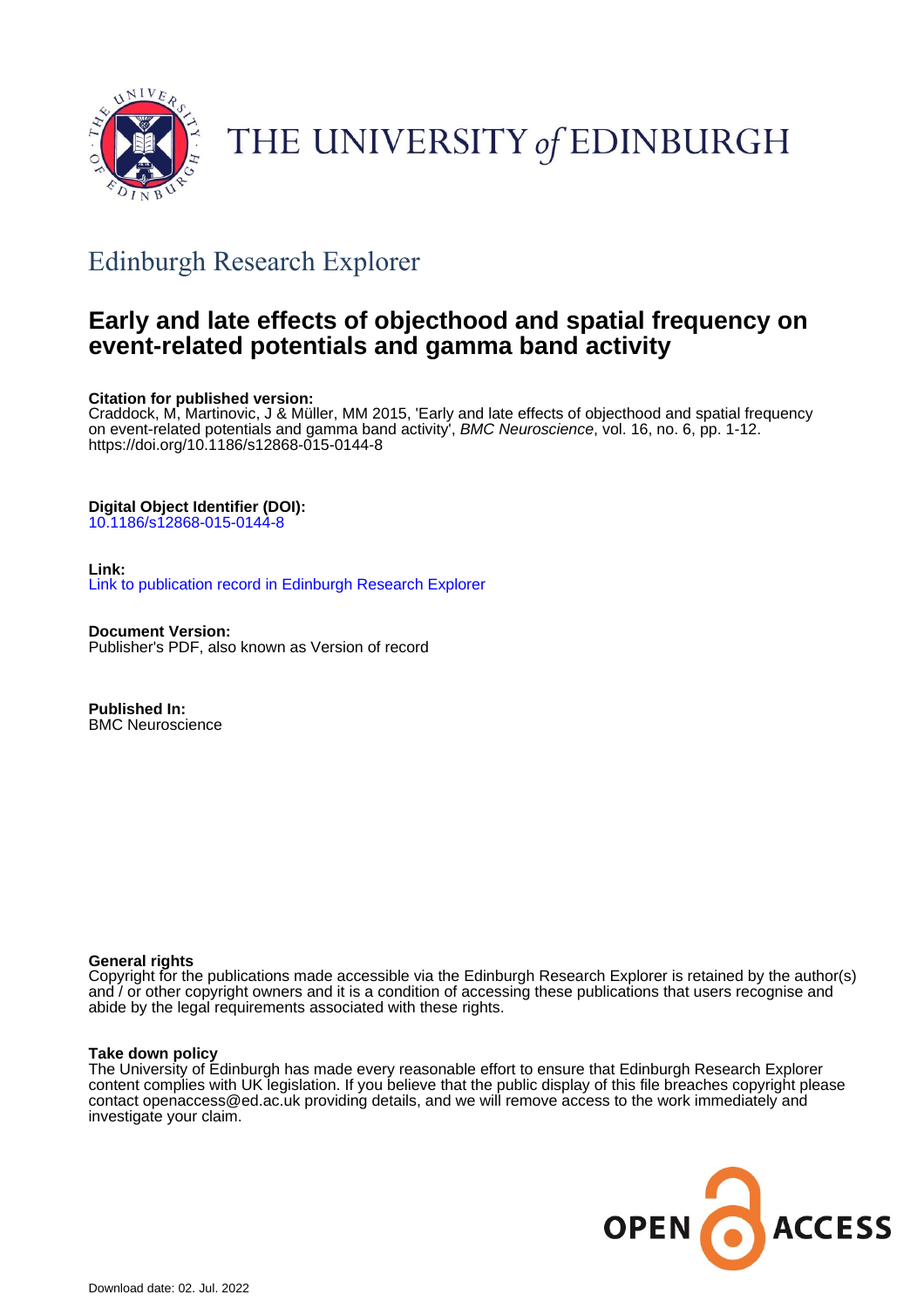## Visual symmetry in objects and gaps

**Alexis D. J. Makin 1. Department of Psychological Sciences, University of**  $\sim$  1. **Alexis D. J. Makin** Liverpool, Liverpool, United Kingdom Giulia Rampone **1 Department of Psychological Sciences**, University of Ciulia Rampone Liverpool, Liverpool, United Kingdom School of Psychology, University of Aberdeen, Aberdeen, **Alexander Wright** School of Psychology, University of Aberdeen, Aberdeen, United Kingdom **Jasna Martinovic 1 1999** Department of Psychological Sciences, University of **Jasna Martinovic 1999** Liverpool, Liverpool, United Kingdom **Marco Bertamini**  $\qquad \qquad \qquad$ School of Psychology, University of Aberdeen, Aberdeen,  $\qquad \qquad \qquad \qquad$ United Kingdom

It is known that perceptual organization modulates the salience of visual symmetry. Reflectional symmetry is more quickly detected when it is a property of a single object than when it is formed by a gap between two objects. Translational symmetry shows the reverse effect, being more quickly detected when it is a gap between objects. We investigated the neural correlates of this interaction. Electroencephalographic data was recorded from 40 participants who were presented with reflected and translated contours in one- or two-object displays. Half of the participants discriminated regularity, half distinguished number of objects. An event-related potential known as the Sustained Posterior Negativity (SPN) distinguished between reflection and translation. A similar ERP distinguished between one and two object presentations, but these waves summed with the SPN, rather than altering it. All stimuli produced desynchronization of 8-13 Hz alpha oscillations over the bilateral parietal cortex. In the Discriminate Regularity group, this effect was right lateralized. The SPN and alpha desynchronization index different stages of visual symmetry discrimination. However, neither component displayed the Regularity  $\times$  Objecthood interaction that is observed in speeded discrimination tasks, suggesting that integration of visual regularity with objectness is not inevitable. Instead, both attributes may be processed in parallel and independently.

## Introduction

The visual system is extremely sensitive to symmetry. This could be because symmetry indicates the presence of objects, because it facilitates figure-ground segregation in a visual scene, or because it is a cue indicating mate quality (see Treder, [2010](#page-12-0); Tyler, [1995](#page-12-0); Wagemans, [1995,](#page-12-0) for reviews). Symmetry perception can be demonstrated in newly-hatched poultry chicks (Mascalzoni, Osorio, Regolin, & Vallortigara, [2012\)](#page-12-0), and bees can discriminate symmetry in flowers (Plowright, Evans, Leung, & Collin, [2011\)](#page-12-0). Reflectional symmetry, rotational symmetry, and translation are equally regular in terms of the number of isometric transformations involved (Mach, [1886/1959](#page-11-0)). However, numerous psychophysical studies have shown that reflection is the most efficiently detected (Makin, Pecchinenda & Bertamini, [2012a](#page-11-0); Palmer & Hemenway, [1978](#page-12-0); Royer, [1981](#page-12-0)).

Two-dimensional retinal images can be produced from an infinite number of different three-dimensional objects. In addition, there are an infinite number of ways to parse surfaces and edges, but only a subset of groupings allow people to reliably perceive whole objects. For these reasons, it is necessary to impose prior constraints on perceptual interpretation (e.g., Pizlo & Stevenson, [1999\)](#page-12-0). The fact that objects often have reflectional symmetry could help the visual system get a handle on the inverse problem, perhaps explaining why humans are especially sensitive to reflection. This

Citation: Makin, A. D. J., Rampone, G., Wright, A., Martinovic, J., & Bertamini, M. (2014). Visual symmetry in objects and gaps. Journal of Vision, 14(3):12, 1–12, http://www.journalofvision.org/content/14/3/12, doi:10.1167/14.3.12.

Downloaded from jov.arvojournals.org on 03/02/2022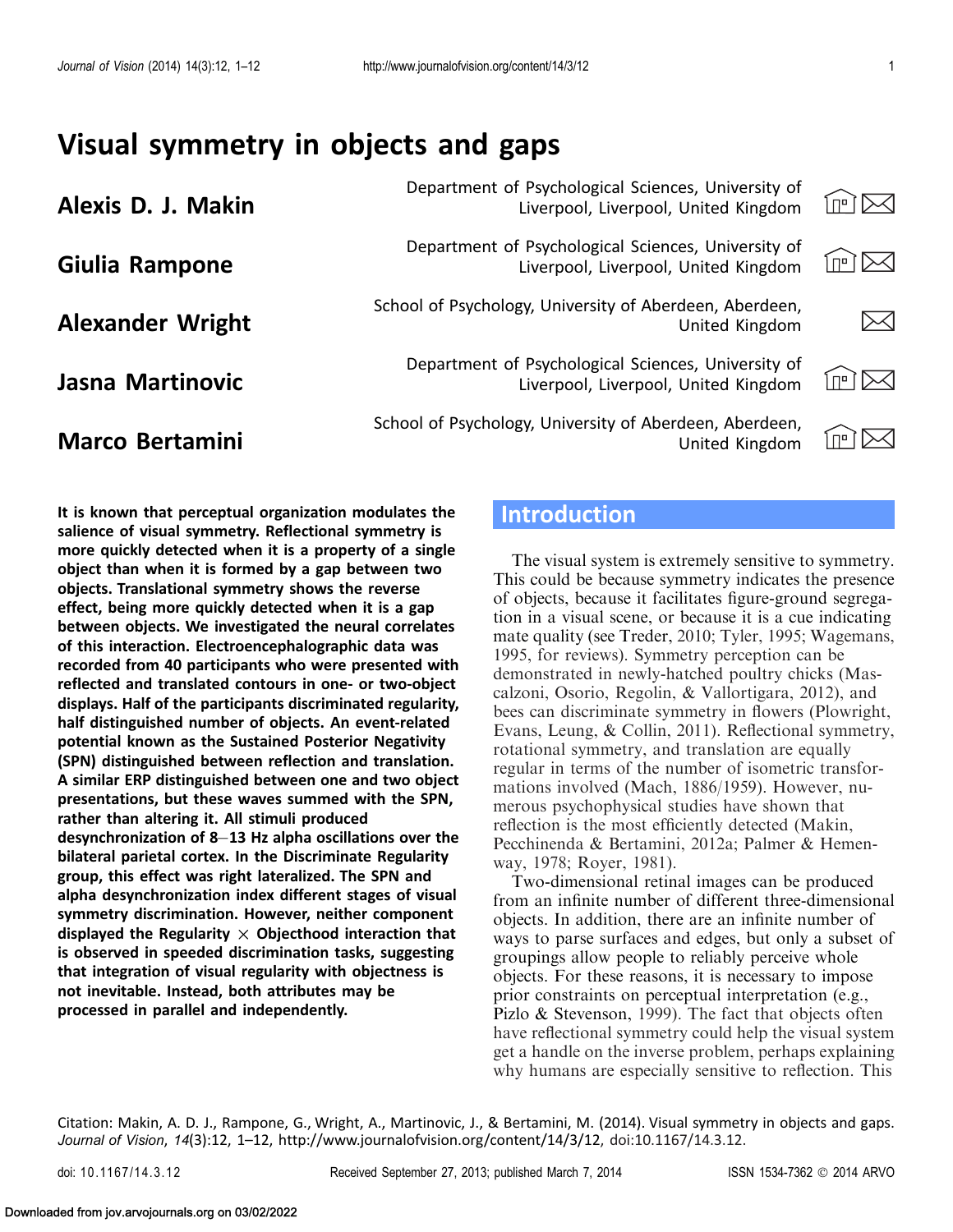view, therefore, suggests a close link between reflectional symmetry and objecthood (Treder & van der Helm, [2007](#page-12-0)). However, the statistical association between symmetry and whole objects may only hold for biological organisms and human products (Tyler, [1995\)](#page-12-0), and we have little difficulty with recognizing asymmetrical objects like rocks. The connections between symmetry and objecthood are thus controversial, and require further study.

We therefore focused on the relationship between reflectional symmetry and objectness. We compared electrophysiological responses to patterns where reflectional symmetry was either congruent or incongruent with other cues indicating the presence of a single object. Specifically, reflectional symmetry may produce different electroencephalographic (EEG) activity when it is the property of a single object than when it is formed by a ground region between two objects. This would support the idea that visual sensitivity to reflection has emerged because of its role in object representation.

There have been several excellent neuroimaging studies on symmetry perception. First, [Tyler et al.](#page-12-0) [\(2005\)](#page-12-0) measured cerebral blood flow with functional magnetic resonance imaging (fMRI) while people viewed reflection or random images. It was found that the lateral occipital complex (LOC), but not V1 or V2, was more active when people viewed symmetry (see also Chen, Kao, & Tyler, [2007](#page-11-0); Sasaki, Vanduffel, Knutsen, Tyler, & Tootell, [2005](#page-12-0)). These results are corroborated by evidence that transcranial magnetic stimulation (TMS) disruption to the LOC, but not V1, alters symmetry discrimination (Cattaneo, Mattavelli, Papagno, Herbert, & Silvanto, [2011](#page-11-0)).

EEG has also been profitably employed to explore symmetry perception. Norcia, Candy, Pettet, Vildavski, and Tyler [\(2002](#page-12-0)) measured event-related potentials (ERPs) produced by sequences of reflection and random patterns. The waveform for reflection became relatively more negative from around 220 ms onwards. [Jacobsen and H](#page-11-0)ö[fel \(2003\)](#page-11-0) also recorded ERPs while people viewed regular or random patterns. In some conditions participants categorized the patterns as symmetry or random; on other conditions they evaluated the patterns as beautiful or ugly. In all tasks, symmetry produced lower amplitude wave than random patterns from around 600 ms to the 1100 ms poststimulus onset. This difference wave was termed the Sustained Posterior Negativity (SPN). The SPN was reduced, but not eliminated, when participants made aesthetic judgments. In subsequent studies, the SPN was found when people performed oddball detection task rather than symmetry discrimination (Höfel  $& Jacobsen, 2007a$ ), or when people deliberately misreported their responses (Höfel  $&$  Jacobsen, [2007b](#page-11-0)).

In a more recent EEG study, [Makin, Wilton,](#page-11-0) [Pecchinenda, and Bertamini \(2012\)](#page-11-0) again presented reflection and random patterns. The SPN was not influenced by whether reflection or random required a "Yes" or "No" response, although EMG activity recorded from facial muscles was reversed by this manipulation. Another study from our lab recorded SPN for reflection, translation, rotation, and random patterns (Makin, Rampone, Pecchinenda, & Bertamini, [2013\)](#page-11-0). It was found that the SPN was most pronounced for reflection, but was still present for rotation and translation. SPN amplitude thus maps the ordinal sequence of visual salience for different regularities.

[Makin, Wilton, et al. \(2012\)](#page-11-0) also explored their EEG data in a different way. They measured changes in alpha oscillations (defined as 10-14 Hz in that report) while participants discriminated reflection and random patterns. Alpha power was reduced at posterior electrode clusters around 400 ms after stimulus onset. Event-related desynchronization (ERD) in the alpha band is assumed by several models to reflect activation of task relevant networks, enacted by a shift from default slow wave oscillations to task specific, higher frequency communication (Buzsáki, [2006](#page-11-0); Klimesch, Sauseng, & Hanslmayr, [2007](#page-11-0); Pfurtscheller & Lopes da Silva, [1999](#page-12-0)). [Makin, Wilton et al. \(2012\)](#page-11-0) found that Alpha ERD was more pronounced over the right hemisphere, indicating that the right hemisphere was more active than the left during regularity discrimination. This lateralization is interesting, because the right hemisphere is specialized for visuospatial global operations (Bradshaw & Nettleton, [1981](#page-11-0)). For example, damage to the right hemisphere causes pronounced difficulties in orientating spatial attention (Mesulam, [2002\)](#page-12-0), and the right superior parietal lobule is crucially involved in mental object rotation (Parsons, [2003](#page-12-0)). [Makin, Wilton, et al. \(2012\)](#page-11-0) speculated that symmetry discrimination might recruit these right hemisphere attentional networks, resulting in right lateralized ERD (cf. Verma, Van der Haegen, & Brysbaert, [2013\)](#page-12-0). However, we now note that the occipital alpha rhythm is not likely to result directly from alpha in the frontoparietal attentional network, but is probably produced by recurrent loops connecting the thalamus to early visual areas (Buzsáki, [2006\)](#page-11-0), so many questions remain.

The neuroimaging work to date has measured brain responses to symmetrical objects or patterns; however, it has not directly addressed the putative importance of symmetry in figure-ground segmentation. Indeed, symmetry need *not* be the property of a figure; it is possible to have a symmetrical gap between two objects. Examples of symmetrical objects and gaps are shown in [Figure 1.](#page-3-0) Unlike the neuroimaging literature, many psychophysical studies have measured the relative salience of these stimulus types. A common finding is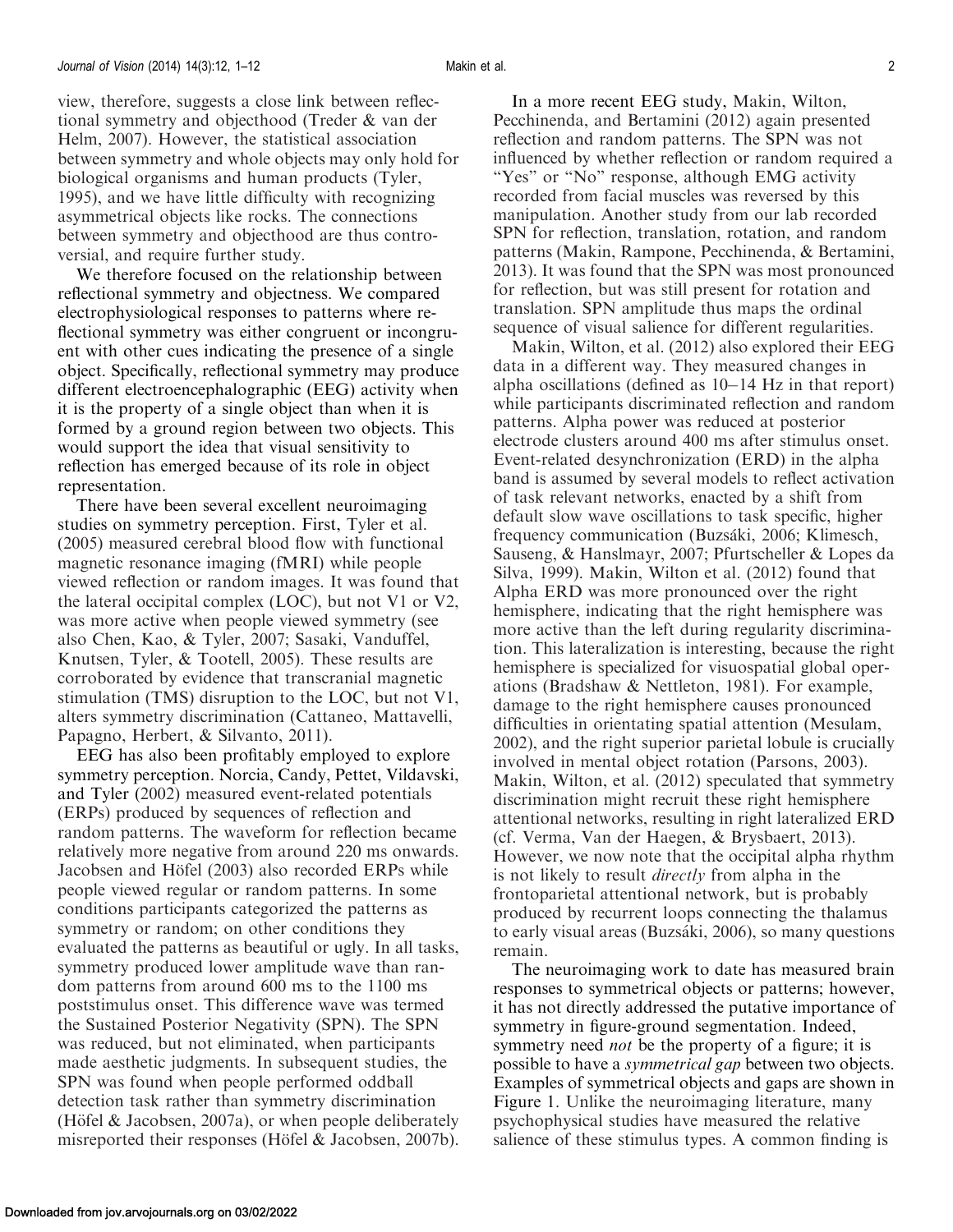<span id="page-3-0"></span>

Figure 1. Example stimuli from the four conditions. Novel patterns were generated on each trial, so no image was presented twice to an observer.

that reflectional symmetry is more quickly perceived when it is the property of a single object than a gap, but this one object advantage can be reversed for translation (Baylis & Driver, [1995;](#page-11-0) Bertamini, Friedenberg, & Argyle, [2002;](#page-11-0) Bertamini, Friedenberg, & Kubovy, [1997](#page-11-0); Corballis & Roldan, [1974](#page-11-0); Koning & Wagemans, [2009](#page-11-0); Makin, Pecchinenda, & Bertamini, [2012b](#page-11-0); Treder & van der Helm, [2007\)](#page-12-0).

We were interested in whether the SPN or right hemisphere alpha ERD would be fundamentally altered by the figure-ground status of symmetrical patterns. We presented patterns like those shown in Figure 1 and predicted that the SPN would distinguish between reflection and translation, as found by Makin et al. ([2013\)](#page-11-0). One possibility is that the SPN might be reduced or even reversed when regularity is represented by a gap between two objects, in line with the findings of speeded discrimination tasks. If this is the case, we can conclude that networks that generate the SPN produce this regularity  $\times$  objecthood interaction. The same reasoning applies to the right-sided alpha ERD: If this signal demonstrated regularity by objecthood interaction, it would likely arise from the brain regions responsible for the equivalent interaction in speed discrimination tasks.

We were also interested in the N1 component, because previous research has shown effects of symmetry, perceptual organization, and shape processing at this latency. Regarding symmetry, [Makin,](#page-11-0) [Wilton, et al. \(2012\)](#page-11-0) found larger N1 for reflection than random patterns, while Makin et al. [\(2013](#page-11-0)) found a larger N1 for reflection than translation. An N1 effect was not reported in previous research on symmetry ERPs (Höfel & Jacobsen, [2007a;](#page-11-0) Jacobsen & Höfel, [2003\)](#page-11-0) possibly because the regular/random stimuli

appeared at the same time as a large high contrast background in those studies. Regarding perceptual organization, [Machilsen, Novitskiy, Vancleef, and](#page-11-0) [Wagemans \(2011\)](#page-11-0) found that the enhancement of the N1 in the presence of a contour was larger for isooriented than for randomly-oriented backgrounds, with the N1 being the only analyzed component showing an interaction between contour integration and the context it was presented in. Therefore, we also analyzed the N1 component to assess if regularity by objecthood interactions might emerge at this stage.

Another important comparison in our experiment was between a group of participants actively involved in regularity discrimination (Reflection or Translation) and another group who was presented with the same stimulus, but discriminated the number of objects (One or Two). Any electrophysiological measures that are purely related to stimulus characteristics should be similar in both groups. Conversely, any effect uniquely related to active symmetry discrimination should be found in the Discriminate Regularity group only.

## Method

#### Participants

Forty participants were involved in this study (age 17 to 55, three left handed, 17 male). All participants had normal or corrected-to-normal vision, and were reimbursed £10 or awarded course credits. The study had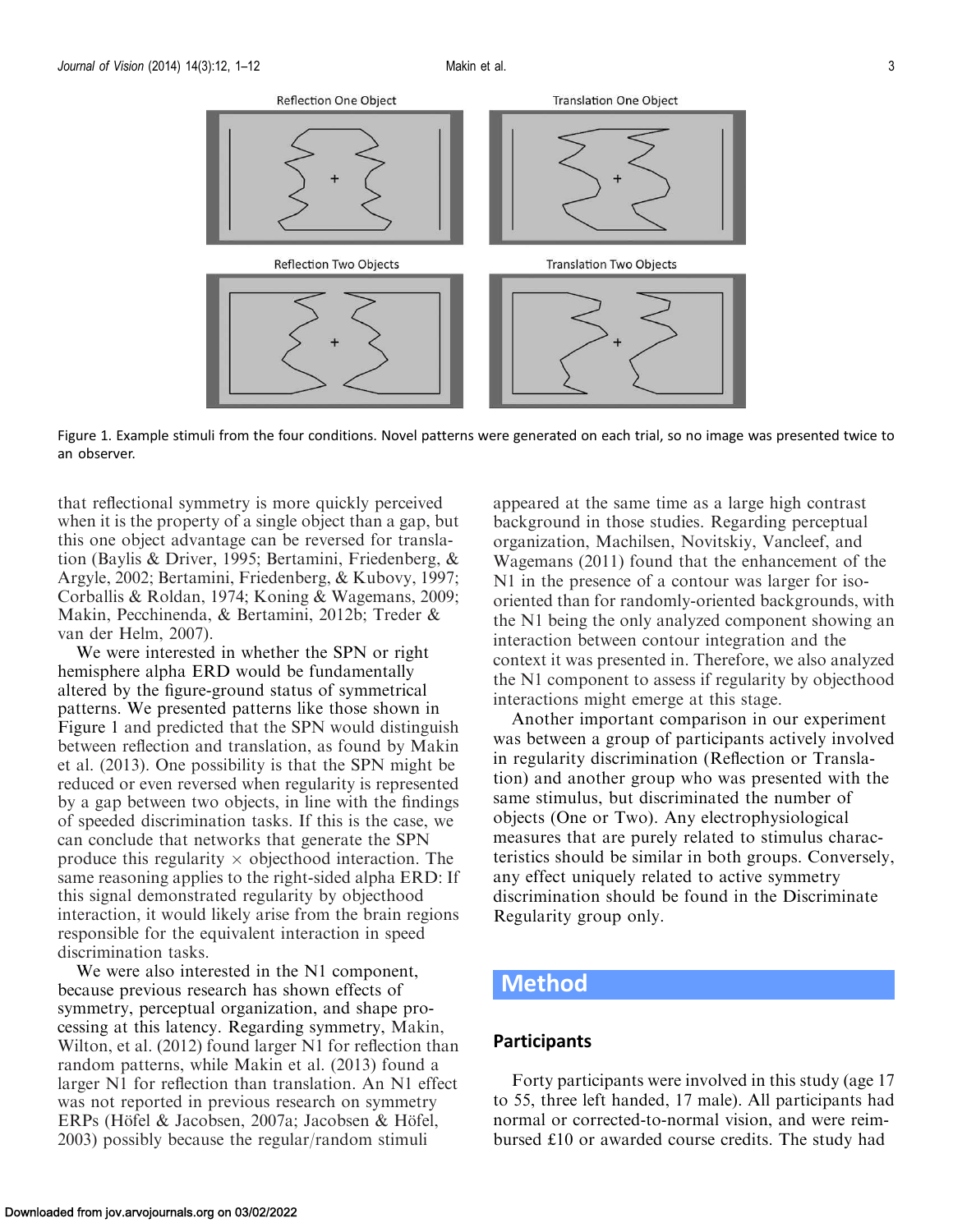local ethics committee approval and was conducted in accordance with the Declaration of Helsinki.

#### Apparatus

The apparatus was the same as that used in [Makin,](#page-11-0) [Wilton, et al. \(2012\)](#page-11-0) and Makin et al. [\(2013\)](#page-11-0). Participants sat in an electrically shielded and darkened room. The stimuli were presented on a  $40 \times 30$  cm, 60 Hz CRT monitor (Mitsubishi, Tokyo, Japan) approximately 140 cm from the participants. The experiment was generated using  $PsychoPy$  (Peirce, [2007](#page-12-0)). EEG data were recorded continuously from 64 scalp electrodes arranged according to the international 10-20 system, using a BioSemi active-two amplifier sampling at 512 Hz (BioSemi, Amsterdam, Netherlands). Two additional electrodes, the Common Mode Sense (CMS) and Driven Right Leg (DRL) were used as reference and ground. Four external electrodes were used to record the horizontal and vertical electrooculograph (EOG).

#### Design

Participants viewed four different types of stimuli, produced by crossing two factors: Regularity (Reflection, Translation) and Objecthood (One object, Gap between two objects). Twenty participants discriminated regularity, ignoring the number of objects. Another 20 participants discriminated the number of objects, ignoring regularity.

#### Stimuli

Example stimuli are shown in [Figure 1.](#page-3-0) Novel patterns were generated on each trial, so no image was presented twice across the entire group of 40 participants. On each trial, a vertical contour was generated using a random-walk algorithm with 12 inward and outward turns. The maximum and minimum displacement from the reference line was  $\pm$  0.64°. These vertices were equally spaced by  $0.21^{\circ}$  on the Y-axis, so contour height was approximately  $2.56^{\circ}$ . The resulting contour was then translated or reflected across the midline. The horizontal distance from reference to the midline was  $0.85^{\circ}$  of visual angle.

The two jagged lines (reflected or translated) were not presented in isolation. Instead they were embedded in a context that closed the lines to form either a single central shape, or two opposite shapes.

The overall width of the stimuli was  $5.11^{\circ}$ , as defined by the two vertical lines on the outside. Horizontal lines at the top and bottom defined whether the patterns

constituted one object (lines meeting in the middle) or two objects (lines connecting the contours to the outside edges). Stimuli were presented for 2 s, following a randomized 1.5- to 2-s baseline. A central fixation cross was present throughout the baseline and stimulus presentation period, and participants were encouraged to fixate and avoid blinking during this period.

#### Procedure

On each trial, participants observed a pattern, either reflection or translation, comprised of one object or the gap between two objects. There were 72 repeats of each condition, giving 288 trials in total. After the pattern disappeared, participants were prompted to enter their judgments. For the Discriminate Regularity group the task was to press one button for reflection and another for translation. For the Discriminate Number group the task was to press one button for one object and another for two objects. Participants pressed the A button with their left hand and the L button with their right hand. The response mapping was indicated by the position of words on the response screen. For example, in the Discriminate Regularity group, participants would see the words "REFLECTION" and "TRANSLATION" on the left and right of the midline. The position of the words was unpredictable on each trial, and indicated the meaning of the left (A) and right (L) buttons on the computer keyboard. For the Discriminate Number group, the words ''ONE'' and ''TWO'' were used in the same way. This design prevented preparation of motor readiness potentials during the period when the patterns were on the screen (Makin, Poliakoff, Ackerley, & El-Deredy, [2012](#page-11-0)).

#### ERP analysis

EEG signals from the 64 scalp electrodes were analyzed offline using the EEGLAB toolbox for Matlab (Delorme & Makeig, [2004](#page-11-0)). Data was rereferenced to a scalp average and low-pass filtered at 40 Hz. We then downsampled to 128 Hz to reduce file size and extracted epochs from  $-1$  to 2 s, with a  $-200$  to 0 ms baseline. Eye movement, blink, and other gross artefacts were removed from the epochs using independent components analysis (ICA; Jung et al., [2000\)](#page-11-0). Data was reformed as 64 independent components and an average of 11.25 components were removed from each participant's data (minimum  $= 2$ , maximum  $= 21$ ). The number of excluded components was comparable in the Discriminate Regularity and Discriminate Number groups (11.5 vs. 11.0,  $t$  (38) < 1, n.s.). After ICA, we removed epochs with amplitude exceeding  $\pm$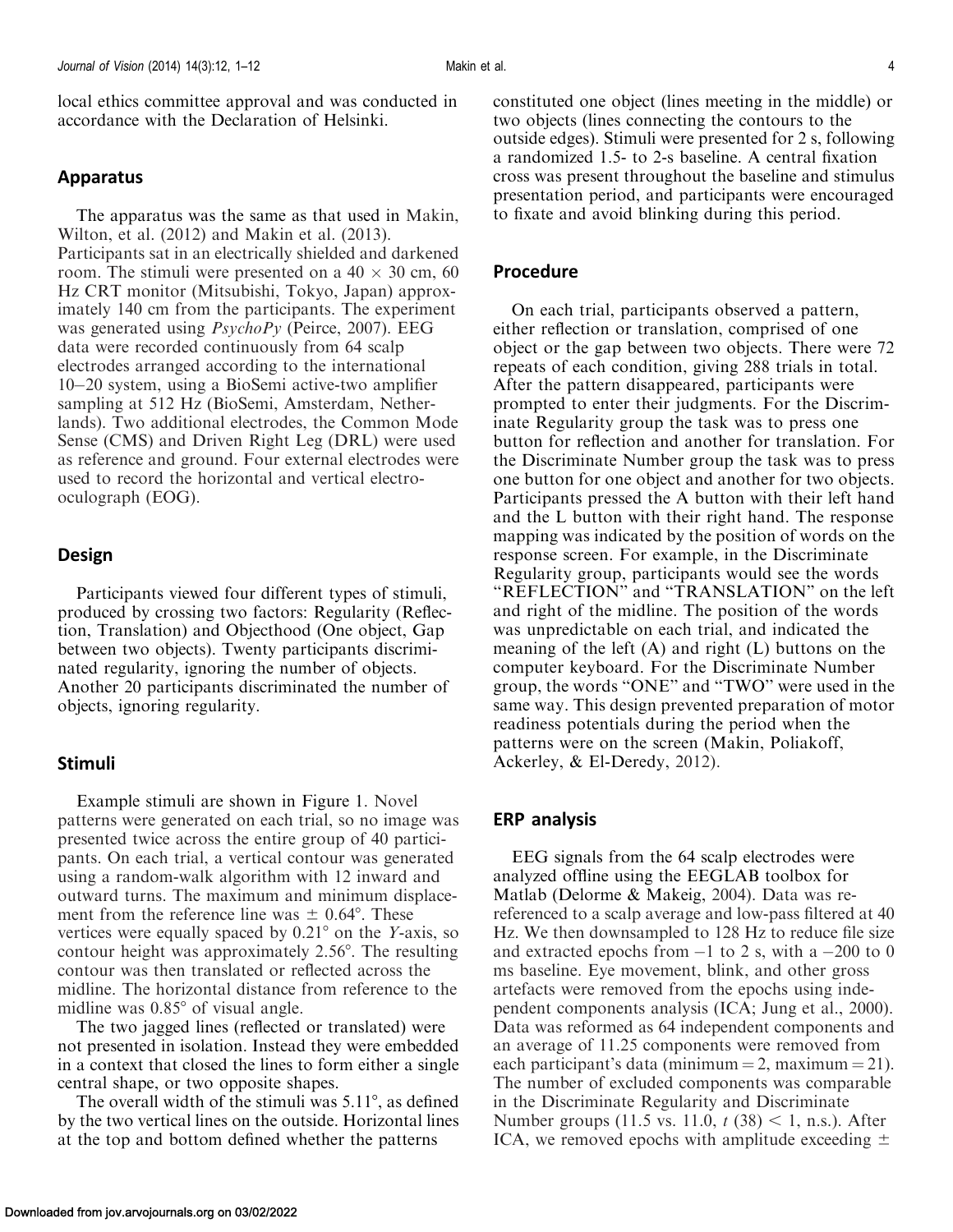100  $\mu$ V. Approximately 9% of the trials were removed from each condition; again there were no differences between conditions,  $F(3, 117) < 1$ , n.s., and no difference between Discriminate Number and Discriminate Regularity groups,  $F(1, 38) < 1$ , n.s. Finally, trials from the same condition were averaged within participants' data sets.

The SPN was defined as the difference between reflection and translation waves from 250 to 1000 ms poststimulus. We first ran a series of  $t$  tests on the combined wave from the PO7 and PO8 electrodes to empirically determine when the SPN began. The first significant difference between reflection and translation ERPs was 250 ms ( $p < 0.05$ ). This latency is in close agreement with previous work (e.g., Norcia et al., [2002](#page-12-0)). Supplementary analysis based on different electrode clusters and time windows leads to the same conclusions. N1 was defined as amplitude from 160 to 220 ms at the same electrodes. Statistical analysis was done with a mixed analysis of variance (AN-OVA). There were two within-subjects factors (Regularity [Reflection, Translation]  $\times$  Objecthood [One object, Two objects with a gap]) and one betweensubjects factor (Task [Discriminate Regularity, Discriminate Number]). With all ANOVA analyses reported below, the Greenhouse-Geisser correction factor was used when the assumption of sphericity of error variance was violated (Greenhouse & Geisser, [1959](#page-11-0)).

#### Time-frequency analysis

Time-frequency analysis was performed on the same cleaned EEG data using the FieldTrip toolbox for Matlab (Oostenveld, Fries, Maris, & Schoffelen, [2011](#page-12-0)). We focused on frequencies from 5 to 20 Hz in 1 Hz increments. EEG data was convolved with a variable length Hanning-tapered wavelet comprising four complete cycles at each frequency. Times of interest were set as  $-500$  to 1500 ms. We then baseline-corrected the frequency data with reference to a -500 to 0 ms baseline. Power was calculated as a proportion of change in power relative to the baseline interval.

The analysis identified substantial desynchronization in the 8 to 13 Hz frequency band, from around 400 ms onwards in posterior electrode clusters (PO7, PO3, P1, P3, P5, P7, P9, CP1, CP3, CP5, and right-sided homologues). Power was analyzed as a function of 3 within-subjects factors (Hemisphere [Left, Right]  $\times$ Regularity, [Reflection, Translation]  $\times$  Objecthood [One object, Two objects with a gap]), and one between-subjects factor (Task [Discriminate Number, Discriminate Regularity])with a mixed ANOVA.

#### EOG analysis

In this experiment participants were instructed to fixate on a central cross during the baseline and stimulus intervals. In order to establish that unwanted eye movements and blinks were evenly distributed across conditions, we measured activity in the horizontal and vertical EOG electrodes. We extracted -500 to 1500 ms epochs, with -200 to 0 ms baseline. For this analysis we did not exclude any trials, or perform any artefact correction procedures. For each subject and condition we calculated absolute amplitude (ignoring the sign) across each epoch, then we averaged over epochs. There was no difference in VEOG activity between the four conditions,  $F(1.27, 49.39) = 1.498$ ,  $p =$ 0.232, or between Discriminate Regularity and Discriminate Number groups,  $F(1,38)$  < 1, n.s. Likewise, HEOG activity was equally distributed across the four conditions,  $F(3, 114) < 1$  n.s., and between Discriminate Regularity and Discriminate Number groups,  $F(1, 38)$  < 1, n.s. This analysis indicates that any observed ERP and ERD effects are not attributable to eye movement artefacts, or represent a side effect of artefact correction procedures.

### Results

#### Behavioral data

Participants could perform the tasks. In the Discriminate Regularity group, the mean percentage of correct judgments in each condition was as follows: reflection of one object (93%), reflection of two objects (94%) translation of one object (94%), translation of two objects (93%). In the Discriminate Number group, the mean percentage of correct judgments was 97% in all conditions.

#### N1

Grand average ERPs from the PO7 and PO8 electrodes are shown in [Figure 2](#page-6-0). It can be seen that the N1 potential was similar in reflection and translation trials (panel B), but greater for two-object trials than one-object trials (panel C).

This was confirmed with mixed ANOVA. There was no main effect of Regularity,  $F(1, 38) < 1$ . n.s., and although there was a Regularity  $\times$  Task interaction,  $F(1, 38) = 6.708$ ,  $p = 0.014$ , partial  $\eta^2 = 0.150$ , the effect of Regularity did not reach significance when the tasks were analyzed separately (Discriminate Regularity  $[F(1,$ 19) = 4.037,  $p = 0.059$ ; Discriminate Number [F(1, 19)  $\approx$  3.055, p  $\approx$  0.097]). There was a very strong main effect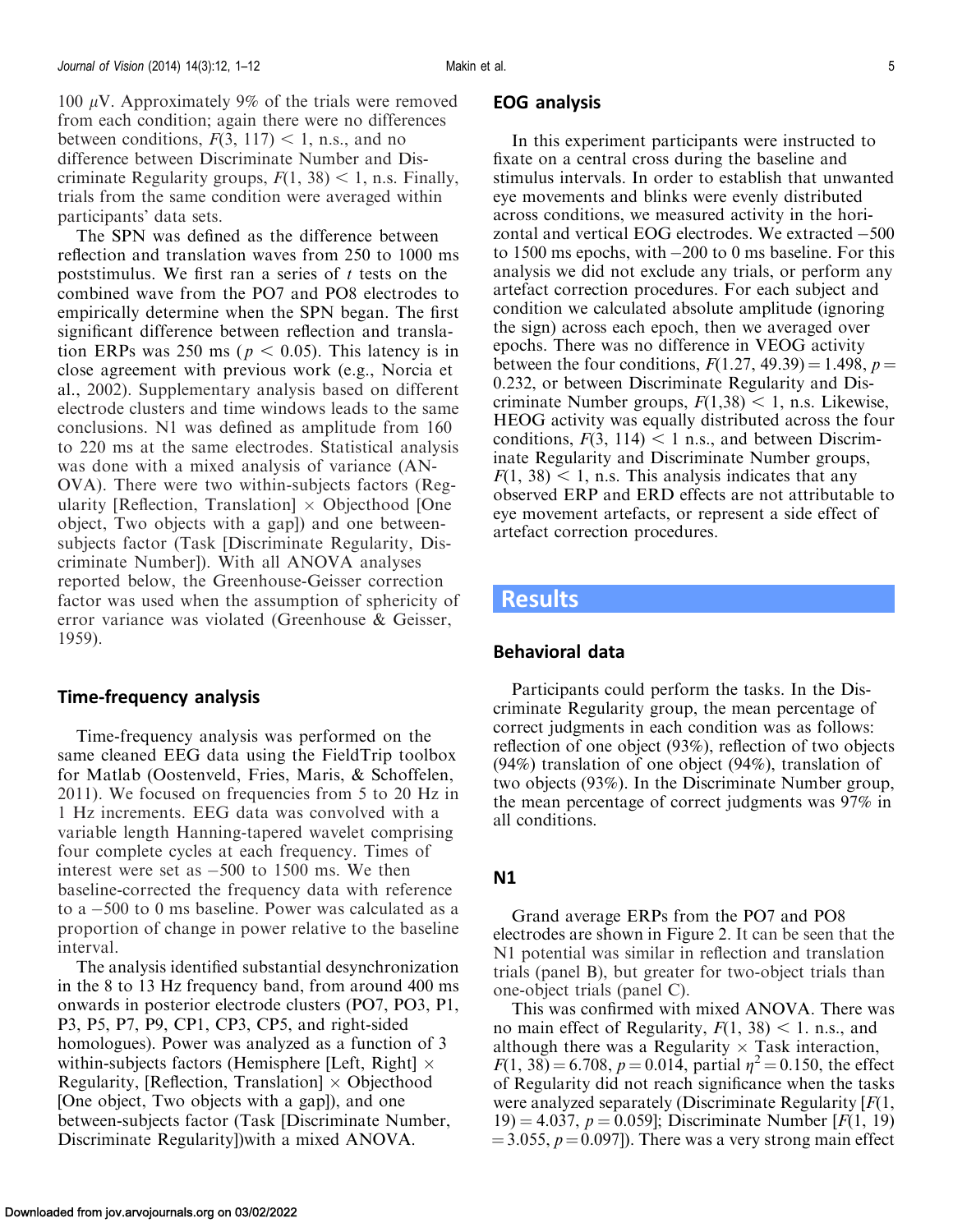<span id="page-6-0"></span>

Figure 2. ERP results. (A) Grand Average waveforms recorded from PO7 and PO8 electrodes in all conditions. (B) ERPs in the reflection and translation trials (collapsed across Number). (C) ERPs from the one- and two-object trials (collapsed across Regularity). Waves have been smoothened with a 10-point moving average filter. (D) and (E) Topographic difference plot from the 250- to 1000-ms time window. Blue  $=$  higher amplitude in the translation than reflection trials (D), and higher amplitude in the one-object than two-object trials (E). The same scalp plots are show from three angles. All data shown here is averaged across Task.

of Objecthood,  $F(1, 38) = 81.194$ ,  $p < 0.001$ , partial  $\eta^2 =$ 0.681, that was not further modulated by Task,  $F(1, 38)$  $<$  1, n.s.). Crucially, there was no Regularity  $\times$ Objecthood interaction,  $F(1, 38) < 1$ , n.s., no three-way interaction between Regularity, Objecthood, and Task,  $F(1, 38)$  < 1, n.s., and no main effect of Task,  $F(1, 38)$  = 1.019,  $p = 0.319$ .

#### Sustained posterior negativity

The sustained posterior negativity was defined as amplitude between 250 and 1000 ms poststimulus onset. Figure 2A shows amplitude in all four conditions. It can be seen that the amplitude is sensitive to regularity (as expected) and also to objecthood, with

higher amplitude in the one object condition than the two objects with gap conditions.

The difference between Reflection and Translation waves replicates the results of Makin et al. ([2013\)](#page-11-0). The difference between one- and two-object presentations was much larger than the SPN (Figure 2C), but with a similar topography (Figure 2E). Although we predicted a Regularity  $\times$  Objecthood interaction, this was not apparent from the waveforms (Figure 2A).

SPN amplitude was explored with a mixed ANOVA. The main effect of Regularity was significant,  $F(1, 38) =$ 6.035,  $p = 0.019$ , partial  $\eta^2 = 0.137$ , because amplitude was lower in the reflection trials than the translation trials (Figure 2B). This effect did not interact with the between-subjects factor Task,  $F(1, 38) < 1$ , n.s., indicating that the SPN was comparable whether people were discriminating regularity or number. The main effect of Objecthood was significant,  $F(1, 38) =$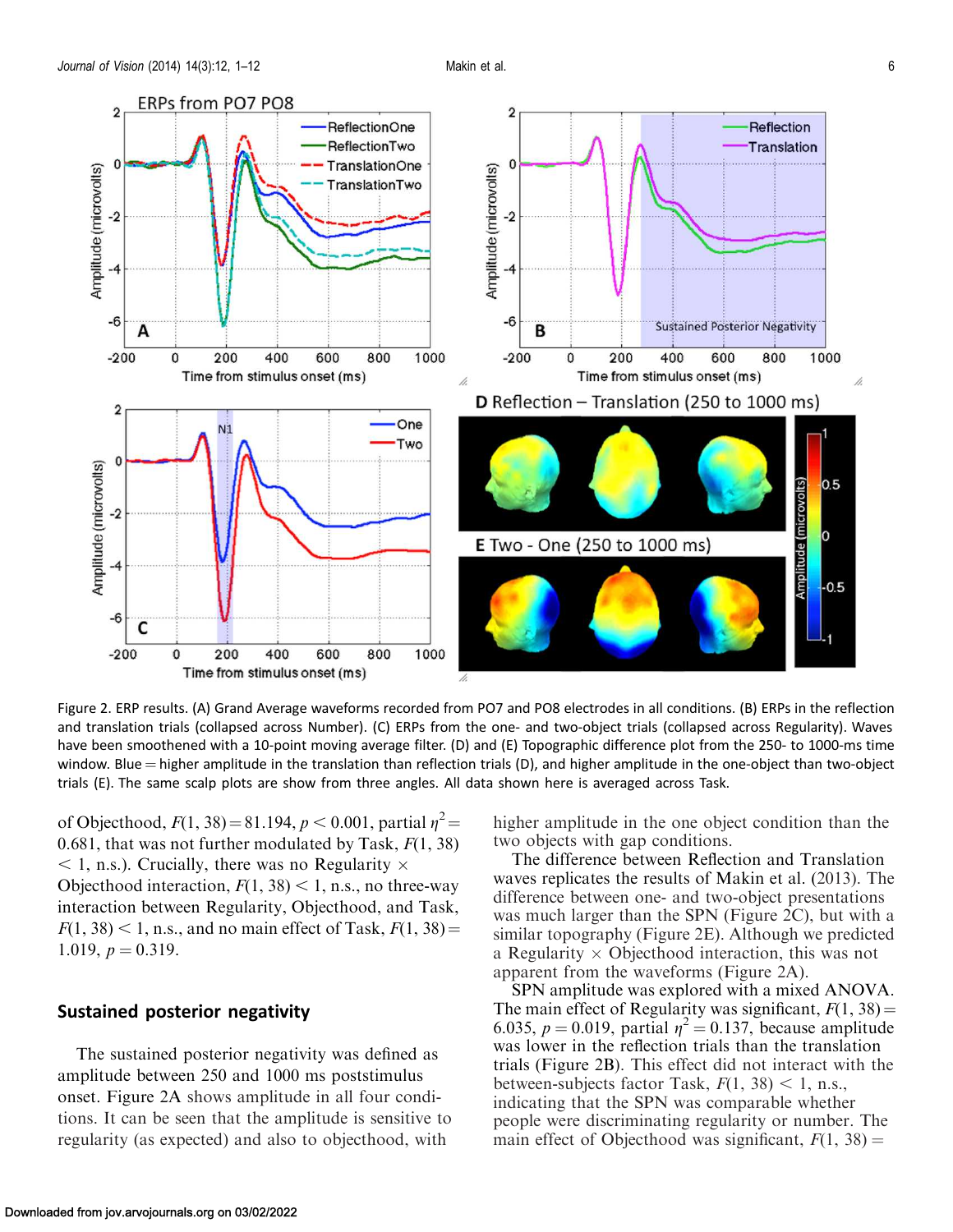<span id="page-7-0"></span>

Figure 3. Alpha desynchronization in each task. Data from the Discriminate Regularity task is shown in the upper panels (A) and (B), data from Discriminate Number task is shown in lower panels (C) and (D). The gray disks in (A) highlight the position of the electrodes used in all analysis. Topographic plots show the reduction in alpha power (8–13 Hz) as a proportion of power during baseline. This averages over the 400- to 700-ms time window, and over regularity and number conditions. The right panels show ERD as a function of time in the left and right posterior electrode clusters. Note the lateralization in the Discriminate Regularity task, but not in the Discriminate Number task.

 $-0.5$ 

0

36.503, p < 0.001, partial  $\eta^2 = 0.490$ , [Figure 2C](#page-6-0), which did not interact with Task,  $F(1, 38) < 1$ , n.s. Most importantly, there was no Regularity  $\times$  Objecthood interaction,  $F(1, 38)$  < 1, n.s., and no three-way interaction between Regularity, Objecthood, and Task,  $F(1, 38)$  < 1, n.s.. Finally, the main effect of Task was not significant,  $F(1, 38) = 2.006$ ,  $p = 0.165$ .

#### Alpha desynchronization

Patterns of posterior alpha desynchronization are shown in Figure 3. Unlike the ERPs, ERD showed important differences between the groups of participants performing Discriminate Regularity and Discriminate Number tasks. In the Discriminate

Regularity group, posterior ERD was more pronounced over the right hemisphere (Figure 3A, B). For the Discriminate Number task, there was no such lateralization (Figure 3C, D). The same effects are shown in Time Frequency plots in [Figure 4](#page-8-0).

 $0.5$ 

 $Time(S)$ 

 $\overline{1}$ 

 $1.5$ 

We explored these effects with mixed ANOVA. There was no main effect of Hemisphere,  $F(1, 38) =$ 2.045,  $p = 0.161$ , but a significant Hemisphere  $\times$  Task interaction,  $F(1, 38) = 5.076$ ,  $p = 0.030$ , partial  $\eta^2 =$ 0.118. This confirms the patterns shown in Figures 3 and [4](#page-8-0). When people discriminated regularity there was greater desynchronization in the right hemisphere than the left,  $F(1, 19) = 4.632$ ,  $p = 0.044$ , partial  $\eta^2 = 0.196$ . Conversely, when people discriminated number, there was no such lateralization,  $F(1, 19) < 1$ , n.s.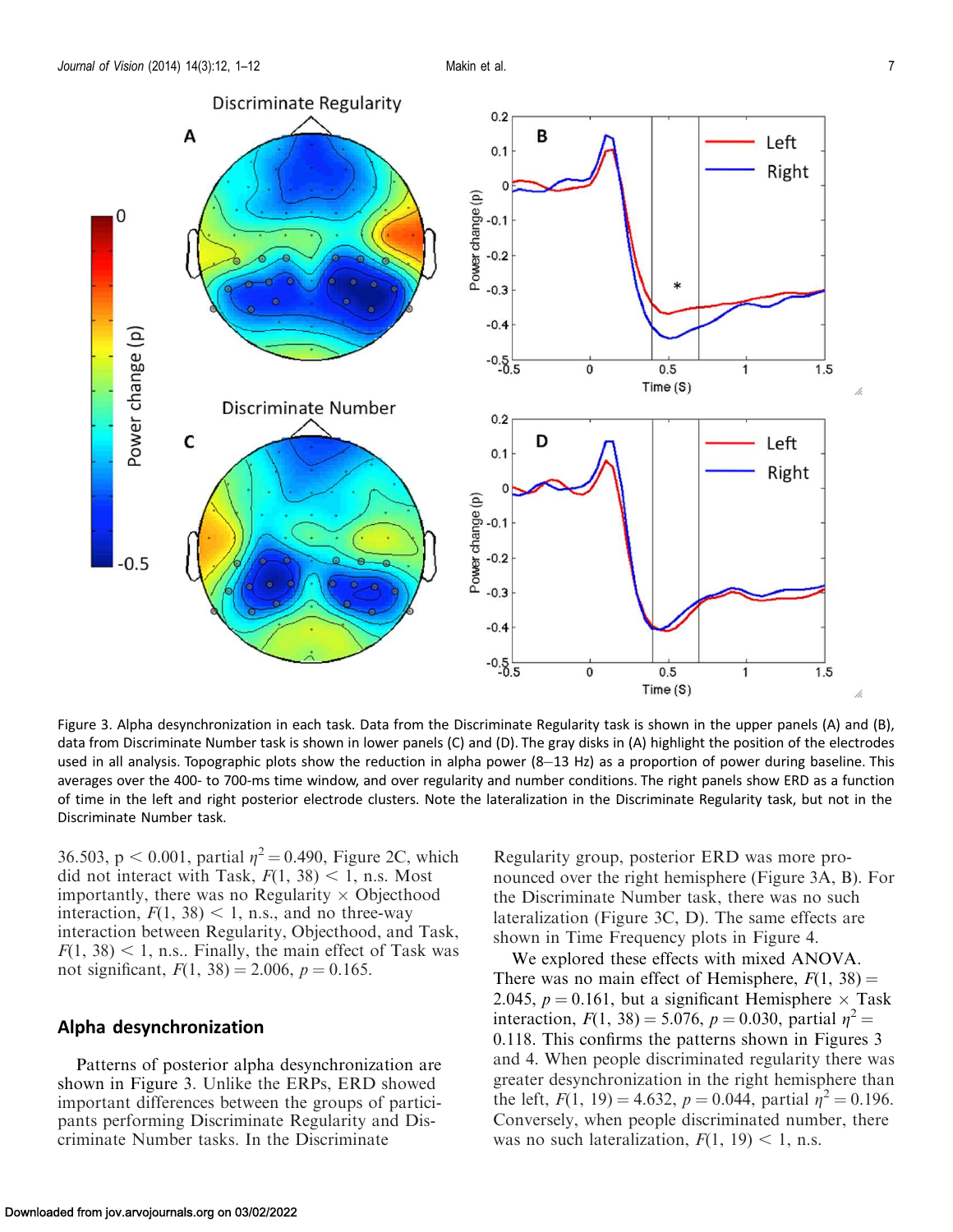<span id="page-8-0"></span>

Figure 4. Time-frequency plots. TF plots code power on the colour axis from 5 to 20 Hz, in 50-ms increments. The scale has been chosen to highlight posterior ERD in the 8–13 Hz band, which was used in this analysis. These plots average over regularity and number conditions.

There was no main effect of Regularity,  $F(1, 38) < 1$ , n.s., or Regularity  $\times$  Task interaction,  $F(1, 38)$  < 1., n.s. However, there was a main effect of Objecthood,  $F(1, 38) = 13.348$ ,  $p = 0.001$ , partial  $\eta^2 = 0.260$ , which did not differ between Tasks,  $F(1, 38) < 1$ , n.s. The effect of Objecthood can be seen in Figure 5. Unlike the relatively transient right lateralization in the Discriminate Regularity task ([Figures 3](#page-7-0) and 4), there was more ERD in the two-object condition for a prolonged period, at least up to 1500 ms. We thus reanalyzed this effect with a more appropriate, longer window of 400 to 1500 ms. The main effect of objecthood was now slightly stronger,  $F(1, 38) = 18.932$ ,  $p < 0.001$ , partial  $p^2$  $= 0.333$ , and there was still no interaction between Objecthood and Task,  $F(1, 38) < 1$ , n.s., suggesting that effect of Objecthood on posterior ERD is not



Figure 5. Alpha desynchronization for one and two objects. ERD is shown in the one- and two-object trials. Conventions are the same as [Figure 3](#page-7-0), except the time window for the topographic plots extends from 400 to 1500 ms. These plots average over task and regularity conditions.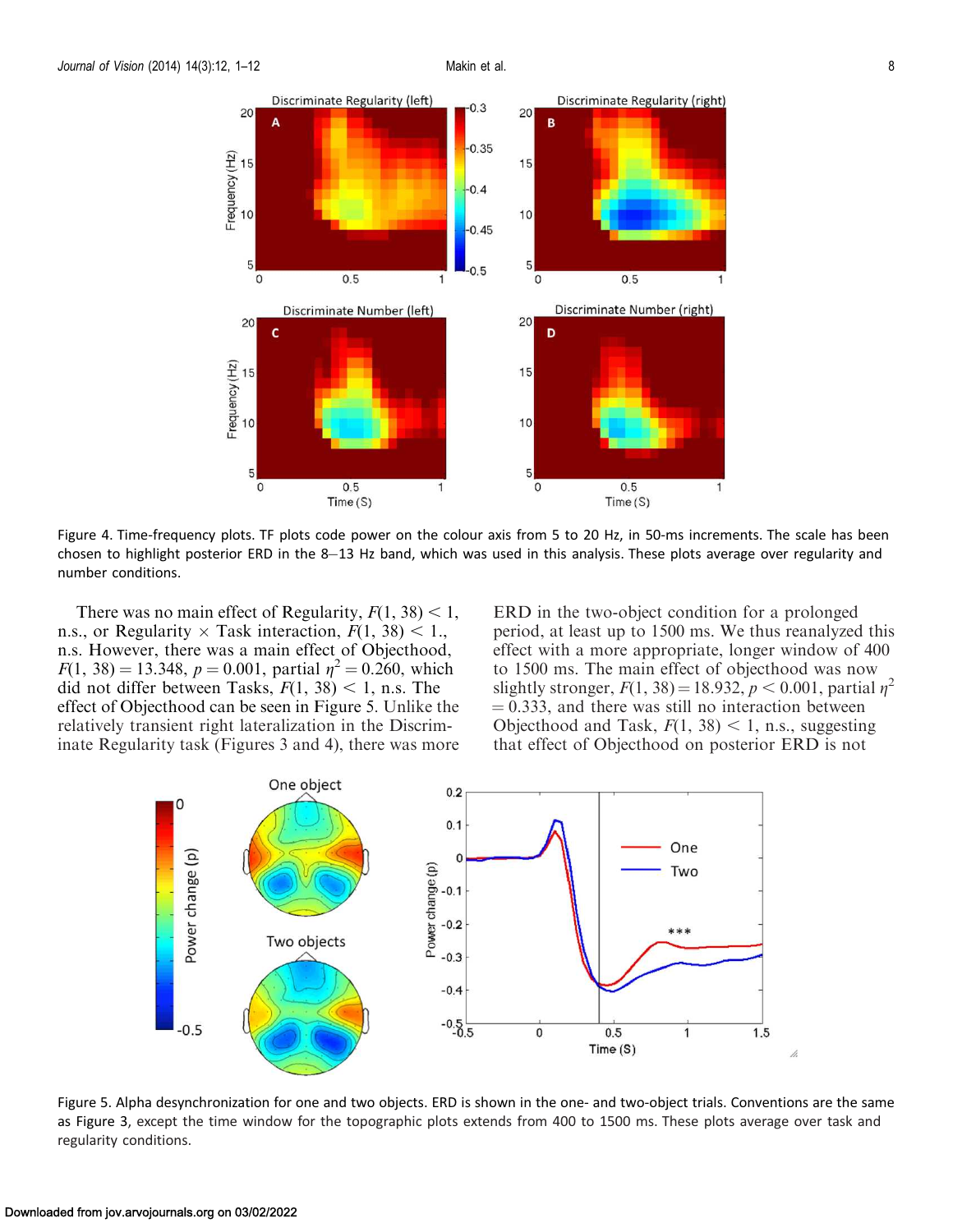dependent on the participants actively discriminating number of objects.

Despite our predictions, there was no Regularity  $\times$ Objecthood interaction,  $F(1, 38) < 1$ , n.s. There was a Regularity  $\times$  Objecthood  $\times$  Task interaction,  $F(1, 38)$  = 4.424,  $p = 0.042$ , partial  $\eta^2 = 0.104$ , although there were no significant interactions between Regularity and Objecthood when the Tasks were analyzed separately (Discriminate Regularity  $[F(1, 19) = 1.659, p = 0.213]$ ; Discriminate Number  $[F(1, 19) = 2.769, p = 0.113]$ , so this is difficult to interpret. There were no other interaction effects (largest  $[F(1, 38) = 1.085, p = 0.304]$ ).

## **Discussion**

In this study we analyzed two EEG signals recorded when participants viewed symmetrical contours that formed closed objects or gaps. It is known that the relative salience of reflection and translation are modulated by contour ownership. In particular, reflectional symmetry is most salient when it is a property of a single object, even for novel abstract shapes. This is not the case for translation, which is more salient as a gap between objects.

There has been much debate about the cause of the Regularity  $\times$  Objecthood interaction found in speeded discrimination tasks. It is likely that attention is automatically attracted to objects, so it is easier to discriminate the properties of single objects than gaps between objects (Watson & Kramer, [1999\)](#page-12-0). When translational symmetry is presented, some additional perceptual process may counteract the ubiquitous single object advantage. It could be that translation is discovered through an active *lock and key* matching process, whereby the contours are mentally shifted until they overlap. It is putatively easier to mentally shift the contours when they are properties of separate objects (Baylis & Driver, [1995;](#page-11-0) Bertamini et al., [1997\)](#page-11-0). However, some evidence conflicts with the lock and key hypothesis and other explanations have also been proposed (Bertamini, [2010;](#page-11-0) Bertamini, Friedenberg, & Argyle, [2002;](#page-11-0) Koning & Wagemans, [2009\)](#page-11-0).

We searched for an electrophysiological signal that would index the Regularity  $\times$  Objecthood interaction, with the hope of shedding light on this phenomenon. Interestingly, there was no comparable interaction effect on the N1 component, which has been shown to be independently sensitive to symmetry (Makin et al., [2013\)](#page-11-0) and perceptual organization (Machilsen et al., [2011\)](#page-11-0). There was also no interaction on another symmetry-related ERP component, the Sustained Posterior Negativity, occurring between 250 and 1000 ms, or in the posterior alpha ERD between 400 and 700 ms. Therefore, the integration of regularity and

objecthood information is not inevitable, and both kinds of information are processed independently at some stages.

Another objective was to identify electrophysiological measures that are purely related to stimulus characteristics. These measures should be independent of the task participants are engaged with. The SPN was fitted this description: It was comparable when people were discriminating regularity and when they were discriminating the number of objects. These results characterize the SPN generators as a bottom-up response to visual symmetry, which is not sensitive to other influences. Note that the SPN was quite small in this study because we are comparing two kinds of regularity. We predict that a study with an equivalent random condition would yield a large SPN for both reflection and translation compared to random (as found in Makin et al., [2013](#page-11-0)).

The absence of an interaction effect on SPN amplitude is particularly interesting because the SPN does systematically relate to other psychophysical findings. Makin et al. [\(2013\)](#page-11-0) found a clear relationship between SPN amplitude and discrimination speed for different regularities. It was concluded that discrimination speed directly arises from regularity sensitive networks that generate the SPN, and that reflection is the preferred stimulus for these networks. However, it seems the regularity by objecthood interaction in psychophysical studies cannot be related to SPN generators in this way.

The absent interaction is also surprising in light of theoretical work on the role of reflectional symmetry scene segmentation. For example, [Pizlo and Stevenson](#page-12-0) [\(1999\)](#page-12-0) point out that there are near infinite possible interpretations of two-dimensional retinal images, but the visual system uses prior constraints to discard most of them. It could be that reflectional symmetry is a reliable indicator for a single object, and sensitivity to reflection thus helps with figure-ground segmentation. However, if reflection detection were so intimately linked to single-object discrimination, we would expect different ERPs when reflection is the property of a single object than a gap between two objects; we found no such effect in our symmetry-related ERPs.

Which brain regions generated the SPN? [Makin,](#page-11-0) [Wilton, et al. \(2012\)](#page-11-0) suggested that the SPN could be the ERP correlate of symmetry-related LOC activations discovered by fMRI methods (Chen et al., [2007](#page-11-0); Sasaki et al., [2005;](#page-12-0) Tyler et al., [2005\)](#page-12-0). In light of the current results, we predict that the fMRI response to symmetry in the LOC would be independent of figural grouping. Indeed, the existing work has reported LOC activations produced by whole field symmetry rather than outline symmetry, which implies some independence from objecthood.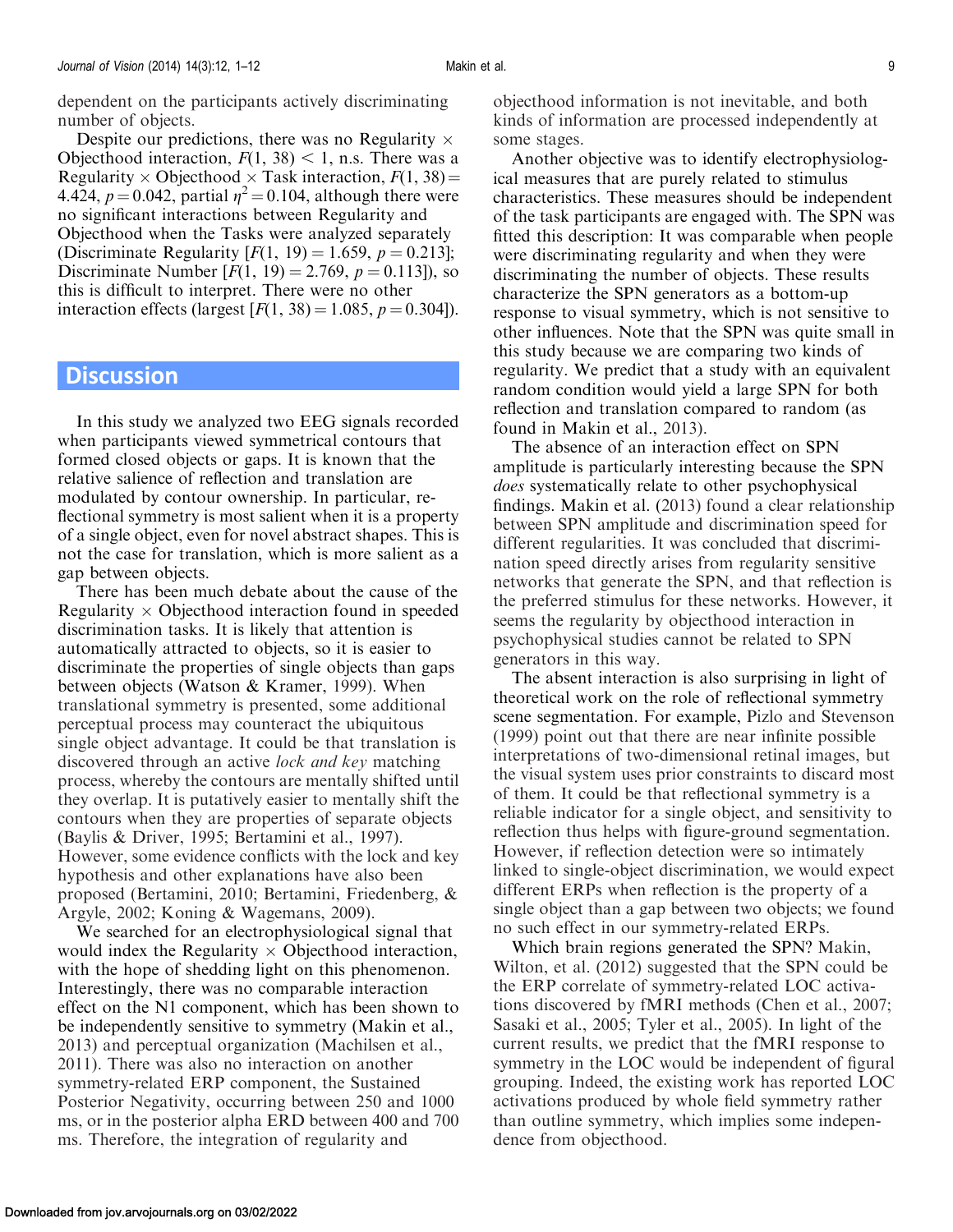Alpha ERD dissociated from SPN. This component was sensitive to experimental manipulations, but *in a* fundamentally different way to the SPN. The most important effect was that ERD was more pronounced over the right hemisphere, but only in the group of participants who were engaged in regularity discrimination. This differs from the SPN, which was insensitive to task instructions. Another difference was that the Alpha ERD also began later than the SPN. However, ERD was not modulated by regularity, and it did not display the Regularity  $\times$  Objecthood interaction. In an earlier study, [Makin, Wilton, et al. \(2012\)](#page-11-0) found similar, right-lateralized alpha ERD when people compared reflection and random patterns. In most conditions of that study, ERD did not depend on which type of pattern was presented. The current work broadly replicates these results, showing that right ERD is not tuned to stimulus properties, but results from general engagement with the regularity discrimination task. It can be concluded that SPN and right alpha ERD index two distinct stages of visual symmetry discrimination, with quite different profiles. However, neither process uniquely explains the regularity by objecthood interaction found in speeded discrimination tasks.

Although the one- and two-object displays were quite similar [\(Figure 1](#page-3-0)), it is clear that participants were sensitive to this manipulation. Amplitude at posterior electrodes was more negative in the two-object condition from the N1 component onwards. Meanwhile bilateral alpha ERD was greater in two-object trials from around 400 ms ([Figure 5\)](#page-8-0). These main effects of objecthood were both very robust, and were still clearly present in the group of participants who were discriminating regularity. There is no doubt that the participants were processing the difference between one- and two-object images. However, this did not interact with differential processing of reflection and translation.

Although we can draw no firm conclusions, we may ask which brain areas were responsible for our right-lateralized alpha ERD. [Buzs](#page-11-0)á[ki \(2006\)](#page-11-0) summarizes previous findings, and suggests that the occipital alpha oscillation results from sequences of excitation and inhibition in the long loops connecting early visual regions to the thalamus (see also Pfurtscheller & Lopes da Silva, [1999\)](#page-12-0). This implies that when we record posterior alpha ERD, we record a change in the dominant frequencies of activity in early visual areas. In this case, right-sided ERD suggests greater inputs from the left visual field during symmetry discrimination, but not during number discrimination. However, there is no a priori reason to believe symmetry discrimination involves selective attention to inputs from the left side of space, so we do not make strong

claims about the brain regions that generated our scalp ERD.

## **Conclusions**

We have shown that the SPN and right alpha ERD reflect two distinct aspects of symmetry processing in the human brain. However, neither process can explain the regularity by objecthood interaction that is reliably recorded in speeded discrimination experiments. This is intriguing, because the SPN has been clearly shown to reflect other psychophysical findings, including the fact that reflectional symmetry is more salient than other regularities. It is also noteworthy that the SPN and alpha ERD both showed sensitivity to objecthood. We thus conclude that there must be neural processes that are independently sensitive to regularity and objecthood, and that these can be recorded by EEG techniques. Other processes must be responsible for combining these signals, but these do not show up in our scalp recordings. These results are unexpected in the light of previous research, which has suggested that regularity and contour ownership may always be intimately connected (Bertamini et al., [1997;](#page-11-0) Pizlo & Stevenson, [1999\)](#page-12-0).

We finish by noting that neural independence of symmetry and objecthood is entirely consistent with models of symmetry perception inspired by whole-field symmetry, where the issue of figure and ground does not arise. For example, [Barlow and Reeves \(1979\)](#page-11-0) measured symmetry discrimination in dot-clouds, and proposed that the visual system checks for equivalent dot density in matched regions on either side of the axis. This model says nothing about the consequences of dots falling in separate figure or ground areas, and allows for the possibility that symmetry detection is independent from other perceptual groupings afforded by the same image. More generally, it is often important to recognize highly asymmetrical objects (e.g., rocks on a path), and possible to perceive regular layouts of multiple objects that span figure and ground regions (e.g., cars in a car park). Perhaps obligatory, low-level interaction between symmetry and objecthood would mislead us *too often*, so these features are processed independently.

Keywords: symmetry, reflection, translation, ERPs, alpha desynchronization

## Acknowledgments

This work was partly sponsored by an ESRC grant (ES/K000187/1) awarded to Marco Bertamini, and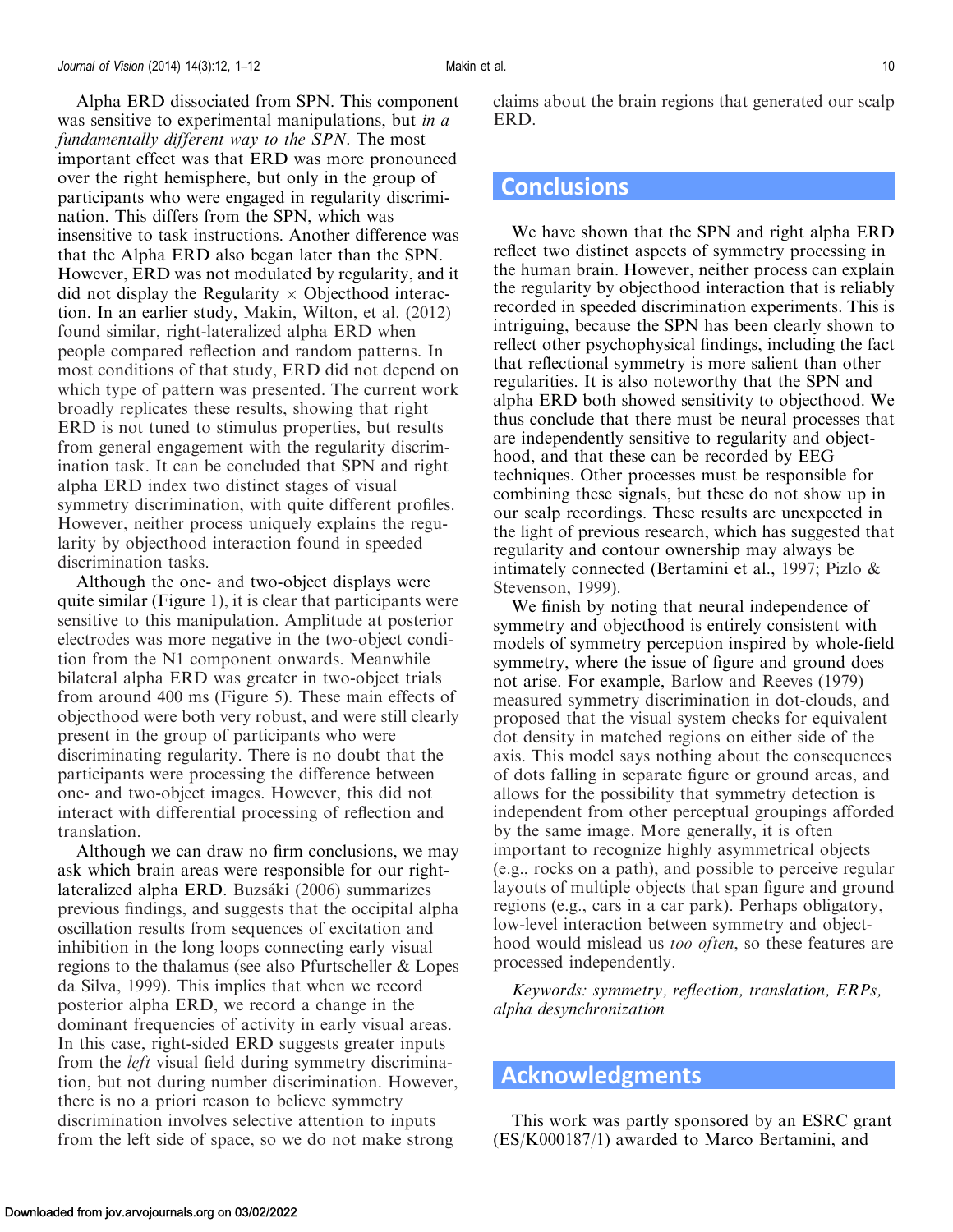<span id="page-11-0"></span>partly by a Leverhulme Trust Early Career Fellowship (ECF-2012-721) awarded to Alexis Makin.

Commercial relationships: none.

Corresponding author: Alexis D. J. Makin. Email: alexis.makin@liverpool.ac.uk. Address: Department of Psychological Sciences, University of Liverpool, Liverpool, United Kingdom.

## References

- Barlow, H. B., & Reeves, B.C. (1979). Versatility and absolute efficiency of detecting mirror symmetry in random dot displays. Vision Research, 19, 783–793.
- Baylis, G. C., & Driver, J. (1995). Obligatory edge assignment in vision: The role of figure and part segmentation in symmetry detection. Journal of Experimental Psychology: Human Perception and Performance, 21, 1323–1342.
- Bertamini, M. (2010). Sensitivity to reflection and translation is modulated by objectness. Perception, 39, 27–40.
- Bertamini, M., Friedenberg, J., & Argyle, L. (2002). No within-object advantage for detection of rotation. Acta Psychologica, 111, 59–81.
- Bertamini, M., Friedenberg, J. D., & Kubovy, M. (1997). Detection of symmetry and perceptual organization: The way a lock-and-key process works. Acta Psychologica, 95, 119–140.
- Bradshaw, J. L., & Nettleton, N.C. (1981). The nature of hemispheric specialization in man. Behavioral and Brain Sciences, 4, 51–63.
- Buzsáki, G. (2006). Rhythms of the brain. New York: Oxford University Press.
- Cattaneo, Z., Mattavelli, G., Papagno, C., Herbert, A., & Silvanto, J. (2011). The role of the human extrastriate visual cortex in mirror symmetry discrimination: A TMS-adaptation study. Brain and Cognition, 77, 120–127.
- Chen, C. C., Kao, K. L. C., & Tyler, C. W. (2007). Face configuration processing in the human brain: The role of symmetry. Cerebral Cortex, 17, 1423–1432.
- Corballis, M. C., & Roldan, C. E. (1974). Perception of symmetrical and repeated patterns. Perception & Psychophysics, 16, 136–142.
- Delorme, A., & Makeig, S. (2004). EEGLAB: An open source toolbox for analysis of single-trial EEG dynamics including independent component analysis. Journal of Neuroscience Methods, 134, 9–21.

Greenhouse, S. W., & Geisser, S. (1959). On methods in

the analysis of profile data. Psychometrika, 24, 95– 112.

- Höfel, L., & Jacobsen, T. (2007a). Electrophysiological indices of processing aesthetics: Spontaneous or intentional processes? International Journal of Psychophysiology, 65, 20–31.
- Höfel, L., & Jacobsen, T. (2007b). Electrophysiological indices of processing symmetry and aesthetics: A result of judgment categorization or judgment report? Journal of Psychophysiology, 21, 9–21.
- Jacobsen, T., & Höfel, L. (2003). Descriptive and evaluative judgment processes: Behavioral and electrophysiological indices of processing symmetry and aesthetics. Cognitive Affective & Behavioral Neuroscience, 3, 289–299.
- Jung, T. P., Makeig, S., Humphries, C., Lee, T. W., McKeown, M. J., Iragui, V., & Sejnowski, T. J. (2000). Removing electroencephalographic artifacts by blind source separation. Psychophysiology, 37, 163–178.
- Klimesch, W., Sauseng, P., & Hanslmayr, S. (2007). EEG alpha oscillations: The inhibition-timing hypothesis. Brain Research Reviews, 53, 63–88.
- Koning, A., & Wagemans, J. (2009). Detection of symmetry and repetition in one and two objects. Experimental Psychology, 56, 5–17.
- Mach, E. (1886/1959). The analysis of sensations and the relation of the physical to the psychical. New York: Dover.
- Machilsen, B., Novitskiy, N., Vancleef, K., & Wagemans, J. (2011). Context modulates the ERP signature of contour integration. PLoS ONE,  $6(9)$ , e25151.
- Makin, A. D. J., Pecchinenda, A., & Bertamini, M. (2012a). Grouping by closure influences subjective regularity and implicit preference. Iperception, 3, 519–527.
- Makin, A. D. J., Pecchinenda, A., & Bertamini, M. (2012b). Implicit affective evaluation of visual symmetry. Emotion, 12, 1021–1030.
- Makin, A. D. J., Poliakoff, E., Ackerley, R., & El-Deredy, W. (2012). Covert tracking: A combined ERP and fixational eye movement study. *Plos One*, 7, e38479.
- Makin, A. D. J., Rampone, G., Pecchinenda, A., & Bertamini, M. (2013). Electrophysiological responses to visuospatial regularity. *Psychophysiolo* $gy, 50, 1045-1056.$
- Makin, A. D. J., Wilton, M. M., Pecchinenda, A., & Bertamini, M. (2012). Symmetry perception and affective responses: A combined EEG/EMG study. Neuropsychologia, 50, 3250–3261.